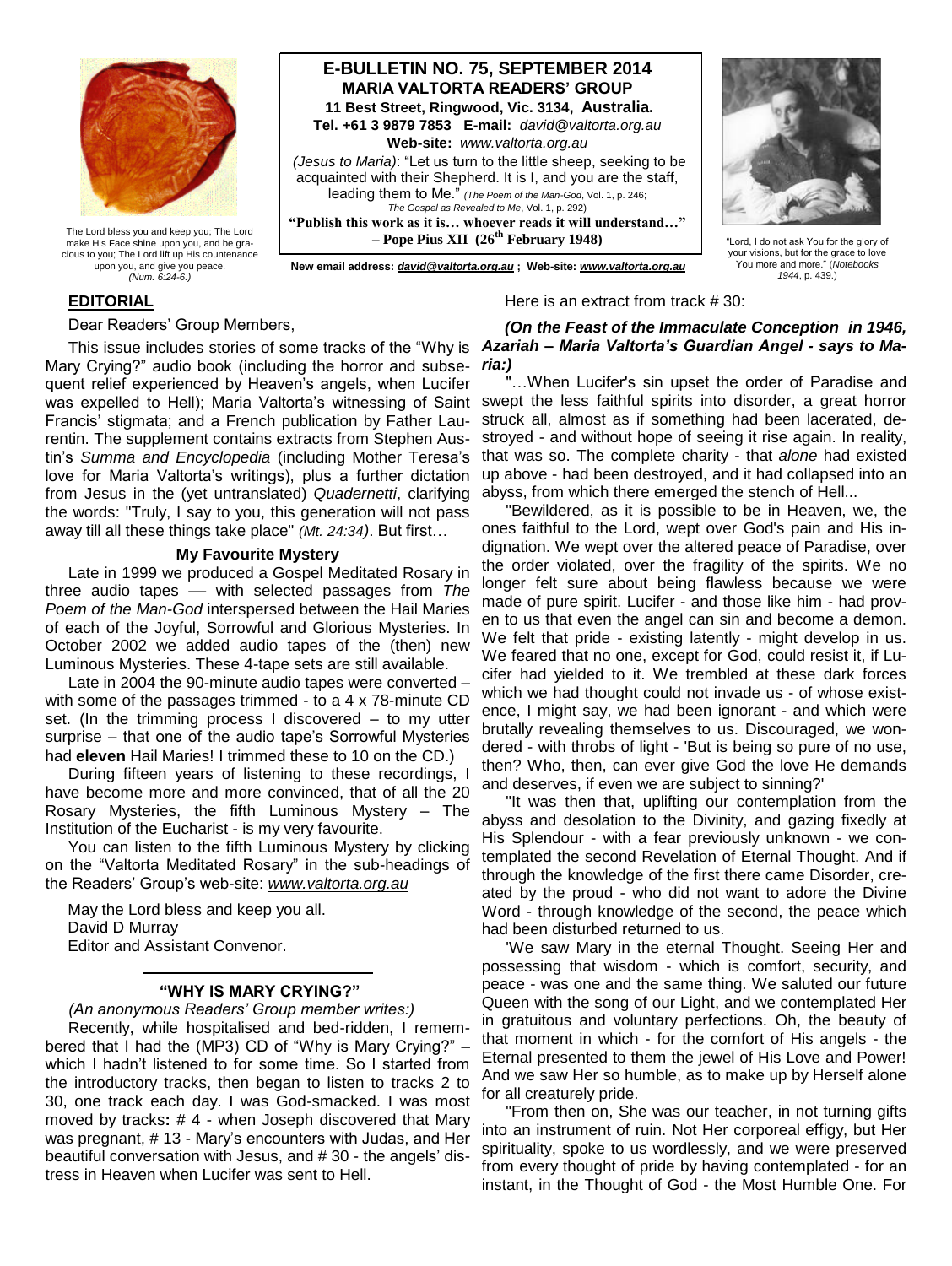ages and ages we worked in the sweetness of that radiant revelation. For ages and ages, through eternity, we have re-blazing cross. An instant of astonishment. Then a cry: "My joiced - and rejoice, and shall rejoice - in possessing Her Lord!" And Francis falls back a little on his heels, remaining Whom we contemplated spiritually. The Joy of God is our joy, and we keep ourselves in His Light, so as to be penetrated with it, and to give joy and glory to Him Who created us…"

[*The Book of Azariah* - (1993 Edition) pp. 280-1, (2007 Edition) pp. 291-2]

*(Mary says:)*

"Oh, My theology! It has only one key word: 'Love.' I am Queen of the Heavens because I have understood this theology as no other creature has.

"Love. You will be saved. Love. Love in words or in silence. Love in action or immobility. Love in fervour or in the suffering of aridity. Love in joy and in pain. Love in victory and in weakness. Love in temptation and in freedom from the Enemy. Always love…"

(*Notebooks 1944*, p. 292)

#### *(Mimi Kintner, from Santiago, Chile, writes:)*

WONDERFUL this loving collection. Extraordinary research. I wish a radio station would make you an irresistible offer! Please God!

*(Most of the tracks are 22 to 25 minutes in length – ideal to be part of a weekly radio series. – Ed.)*

#### **A VISION OF ST. FRANCIS, AND HIS STIGMATA**

(The Feast of Saint Francis is celebrated every year on 4<sup>th</sup> October. Maria Valtorta had a number of encounters and visions of this great saint. This is the most striking and graphic of all of these, from *Notebooks 1944*, pp. 555-9.)

*(On 16th September 1944 Maria describes a vision of an angel of brightest radiance in the sky, and then...)*

Below, an emaciated little brother, whom I recognize to be my Seraphic Father, is praying on his knees on the grass, not far from a bare, rough grotto as fearful as a crag in hell. The destroyed body does not seem to dwell in the sombre frock, which is so large in relation to his limbs. His neck, a pale brown, emerges from the grayish cowl, a colour between that of ash and that of certain slightly yellowish forms of sand. The hands - and thin wrists - emerge from the wide sleeves and are extended in prayer, with the palms turned outwards and upraised, as when "The Lord be with you" is said. Two hands that were once brownish and are now yellowish - the hands of a suffering, emaciated person. The face is thin and seems to be sculpted in old ivory - neither handsome nor even, but possessing a special beauty made up of spirituality.

His brown eyes are very beautiful. But they are not looking up. Wide open and fixed, they are looking at the things on earth. But I do not think they see. They remain open, resting on the dew-covered grass. They seem to be studying the greyish embroidery of a wild thistle or the feathery one of a wild fennel, which the dew has turned into a green, diamonded *aigrette.* But I am sure he does not see anything. Not even the robin that comes chirping down to look for some small seeds on the grass. He prays. His eyes reopen. But his gaze does not go outside, but inside himself.

I do not know how or why or when he becomes aware of the bright cross which is set in the sky. I do not know whether he has sensed it by an attraction, or has seen it through an internal call. I know he raises his face and scans with his eyes, which now become animated with interest confirming my conviction that his sight was previously not turned outwards.

My Seraphic Father's gaze encounters the large, bright, ecstatic, with his face uplifted, smiling and shedding the first two tears of blessedness, with his arms open wider...

And the Seraph then moves his shining, mysterious figure. He comes down. He approaches. He does not come down to earth. No. He is still very high up. And the earth becomes even more luminous because of this bright sun, that, on this blessed dawn, unites to and surpasses the other one seen every day on descending - with his wings still extended in the form of a cross, furrowing the air not by the motion of the wings, but by his own weight - he makes a sound proper to Paradise. I think of and recall the sound of the globe of Fire at Pentecost *(Acts 2:2)*...

And now, as Francis smiles and weeps and shines in ecstatic joy, the Seraph opens his two wings - I now understand clearly that they are wings - which are towards the middle of the Cross. And the most holy feet of my Lord, nailed to the wood, appear, with His long legs, with a splendour, in this vision, that is as bright as His glorified members in Paradise. And then two other wings open, right at the top of the Cross. And my sight and also Francis', I believe though he is assisted by divine grace - suffer with joy from the dazzling blaze.

Here we see the trunk of the Saviour, pulsating with breath... and, oh, the Fire which only a grace enables one to look at! Here is the Fire of His face, which appears when the sudarium of sparkling feathers is entirely open. The fire of all volcanoes and stars and flames, surrounded by six sublime wings of pearls, silver, and diamond, would still be only a little light in comparison to this indescribable, inconceivable splendour of the Most Holy Humanity of the Redeemer, nailed to His scaffold.

Moreover, the face and the five holes of the wounds are beyond all comparison for the purposes of description. I think... I think of the most resplendent objects... But, if what I have read is true, this light is bright, but is the colour of a starry silver blue, whereas the other is the condensation of sunlight multiplied an incalculable number of times.

The summit of Verna must look as though a thousand volcanoes had opened around it to encircle it. The air - with the light and heat flaring but not burning - which emanates from my crucified Lord, trembles with waves perceptible to the eye. And the light penetrates the opacity of bodies and turns them into light, to such a degree that stems and fronds seem unreal...

I do not see myself. But I think that in the reflection of that light my poor person must look phosphorescent. Francis - upon whom the light pours, investing and penetrating him - no longer looks like a human body, but a lesser seraph, the brother of the one who has offered his wings at the service of the Redeemer.

Francis has bent so far backwards that he is almost on his back now, with his arms wide open, under his Sun, God Crucified! Light and joy penetrate Him so much that He is immaterial in appearance. He does not speak or breathe materially. He would appear to be a glorified dead man if He were not in that position, which requires at least a minimum of life to continue. The tears falling down - which perhaps serve to temper the human burning of this mystical flame shine like rivers of diamond on His slender cheeks.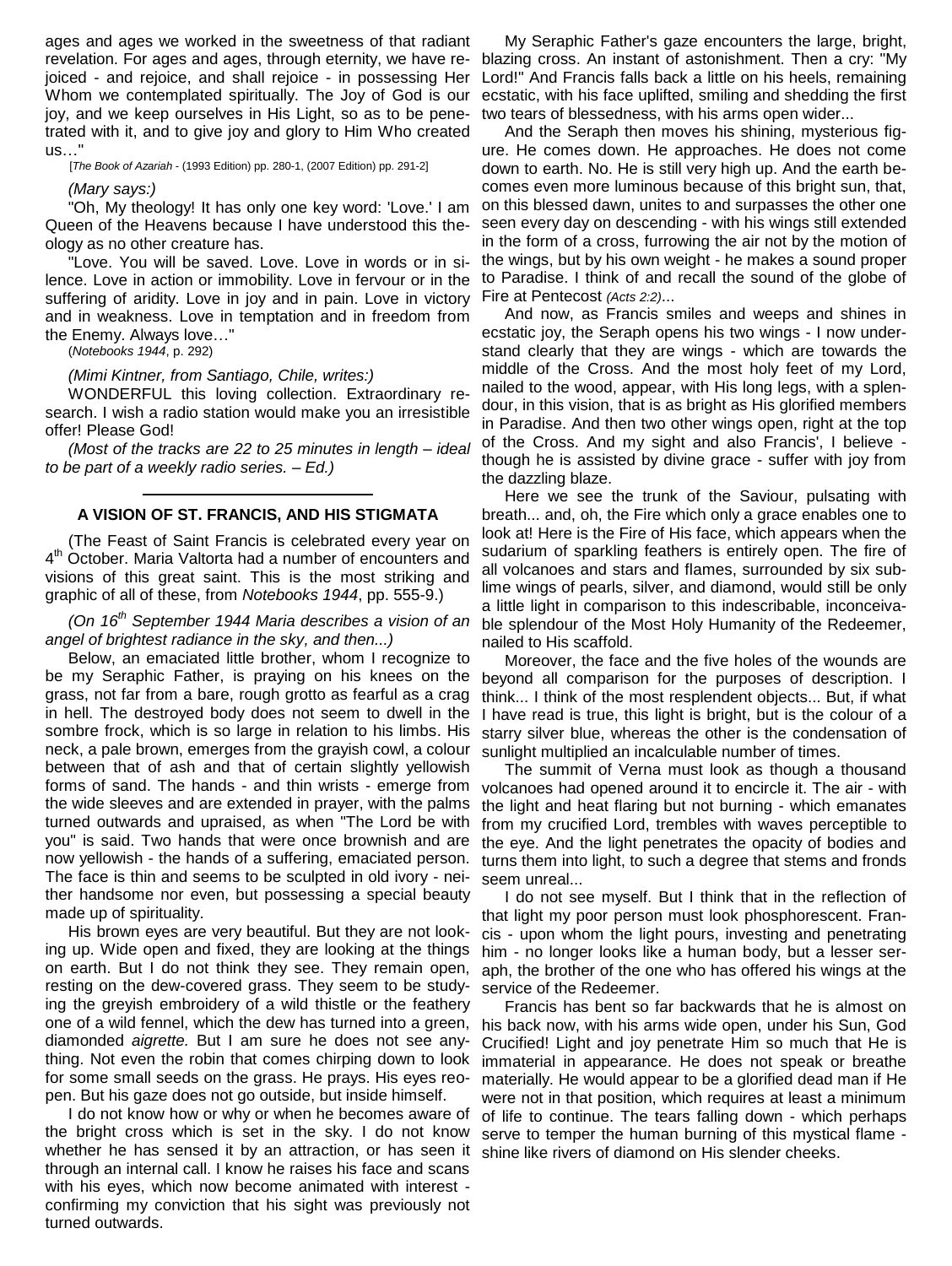Absolute, profound, amazed silence. A pause in the world which is around the mystery. So as not to disturb. So as not to profane this holy silence, where a God communicates Himself to His blessed one. Contrary to what one might assume, the birds do not burst in elation into sharper trills and happier flights because of this feast of light; butterflies and dragon flies do not dance; green lizards and others do not jump. Everything is still, in a waiting in which I feel the adoration of beings towards Him by whom they were made. There is no longer even that light breeze making a noise like a sigh in the fronds, or that slow arpeggio sound of water hidden in some stony hollow which previously cast forth its notes on a thundering scale from time to time. Nothing. There is Love. And that's all. Jesus looks and smiles at His Francis. Francis looks and smiles at his Jesus... That's all.

But now the glorified Face - so luminous that it almost looks like lines of light, like that of the Eternal Father - materializes a little. The eyes take on that radiance of bright sapphire they have when He works a miracle. The lines become severe, imposing, as always at those times which I would term imperious. A command of the Word must go to His Flesh, and the Flesh obeys. And from the five wounds He shoots forth five arrows, five little bolts of lightning - I would have to say - which descend through the air without zigzagging, but perpendicularly and very swiftly. Five needles of unbearable light which pierce Francis...

Of course I do not see His feet, covered by the robe and limbs, and His side, covered by the frock. But I see His hands. And I see that, after the points of fire have entered and pierced - I am somewhat behind Francis - the light, which come from the other side, towards His palms, passes through the holes on the back of His hands. They look like two small eyes opened in the metacarpus, from which there descend two threads of blood, slowly flowing down over His wrists and forearms, under His sleeves.

Francis only sighs so deeply that I am reminded of the last breath of the dying. But he does not fall. He remains as he was for some time still. Until the Seraph, whose face I have not seen - I have seen *only his six wings* - again extends these sublime wings as a veil over the Most Holy Body and conceals it. And with the initial two wings he goes back up, further and further into the sky, and the light diminishes, finally remaining just the light of a peaceful sunny morning. And the seraph disappears beyond the cobalt blue of the sky, which swallows him up and closes over the mystery, which has descended to make a son of God blessed, and has now gone back up to its kingdom.

Francis then feels the pain of the wounds, and, with a moan, without standing up, he shifts from the previous position and sits down on the ground. And he looks at his hands... and uncovers his feet. And he half-opens his robe over his chest. Five rivulets of blood and five cuts are the memory of God's kiss. And Francis kisses his hands and caresses his side and feet, weeping and murmuring, "Oh, my Jesus! My Jesus! What love! What love, Jesus...! Jesus...! Jesus...! "

He tries to get onto his feet, pushing his fists against the ground, and manages to with pain in his palms and soles. And, staggering a bit - like someone who is wounded and cannot support himself on the ground, and wavers with pain and the weakness of having lost blood - he heads towards his cave and falls to his knees on a stone, with his brow against a cross made of wood alone, two branches bound together. And there he looks again at his hands, on which

I do not hear any words from either Francis or Jesus. there seems to be forming the head of a nail which penetrates and pierces them. And he weeps. He weeps with love, beating his breast and saying, "Jesus, my gentle King! What have You done to me? Not because of the pain, but because of the praise of others, this gift of yours is excessive! Why me, Lord, who am unworthy and poor? Your wounds! Oh, Jesus...!

I do not see or hear anything else.

When I was among the living, I think I heard the vision described in another way. I think they said it was a Seraph with the face of Christ. I don't know what to make of it. I saw it this way, and this is the way I describe it.

I have never been to Verna or to any Franciscan site, though I have always wished to. Consequently, I am *totally* ignorant of the topography of these places.

[See also brief passages about St. Francis on pages 17-19, 112-3 and 194 of *Notebooks 1944*; and in *The Book of Azariah -* p. 97 (1993 edition ), or p. 100 (2007 edition)]

| Sometimes                                         |
|---------------------------------------------------|
| The wrong train will get you to the right station |
| Humility is not thinking less of yourself,        |
| but thinking of yourself less                     |
| In my old age, I'll forget stories -              |
| unless I have someone to tell them to             |

# **SOME FRENCH RESEARCH**

*[A Readers' Group member has notified us of a new book in French, called the "Enigma of Valtorta" (but not in English yet). He says:]*

The book is by Jean-François Lavère a French engineer who has worked on analysis of Valtorta for 25 years. He has identified 10,000 data points in art, astronomy, flowers, geography, geology, history and geopolitics, etc. that can be used to "test the historical accuracy" of *The Poem of the Man-God*. He has checked 8,000 of these so far and he states that they are 99.6% accurate… This is the book's title, which one of our readers might research:

> Jean-François Lavère - 2012 L'Enigma Valtorta Editions Rassemblement à Son Image.

I was also very surprised to see that the famous theologian/Mariologist René Laurentin has a book on Maria called "Dictionary of people in the Gospels by Maria Valtorta". I have not seen the book, but Laurentin is a very big name in apparition studies, and was an expert consultant to various Vatican organizations.

[See René Laurentin – 2012 - Dictionnaire des personnages de l'évangile selon Maria Valtorta, Published by Salvator ISBN-10:2706709618.]

Bulletin #55, September 2009, refers to some work by Laurentin, but it seems that he is a believer now, stating that Valtorta is "free of contradictions" according to some websites, but I have not confirmed him saying that.

If you put the word out, someone will at least publish a summary in English about Lavère's work that can go on websites. Laurentin is of course the very big ticket item, and a quote/statement from him carries much weight. He is a bigger name than many other Maria supporters, and a solid theologian.